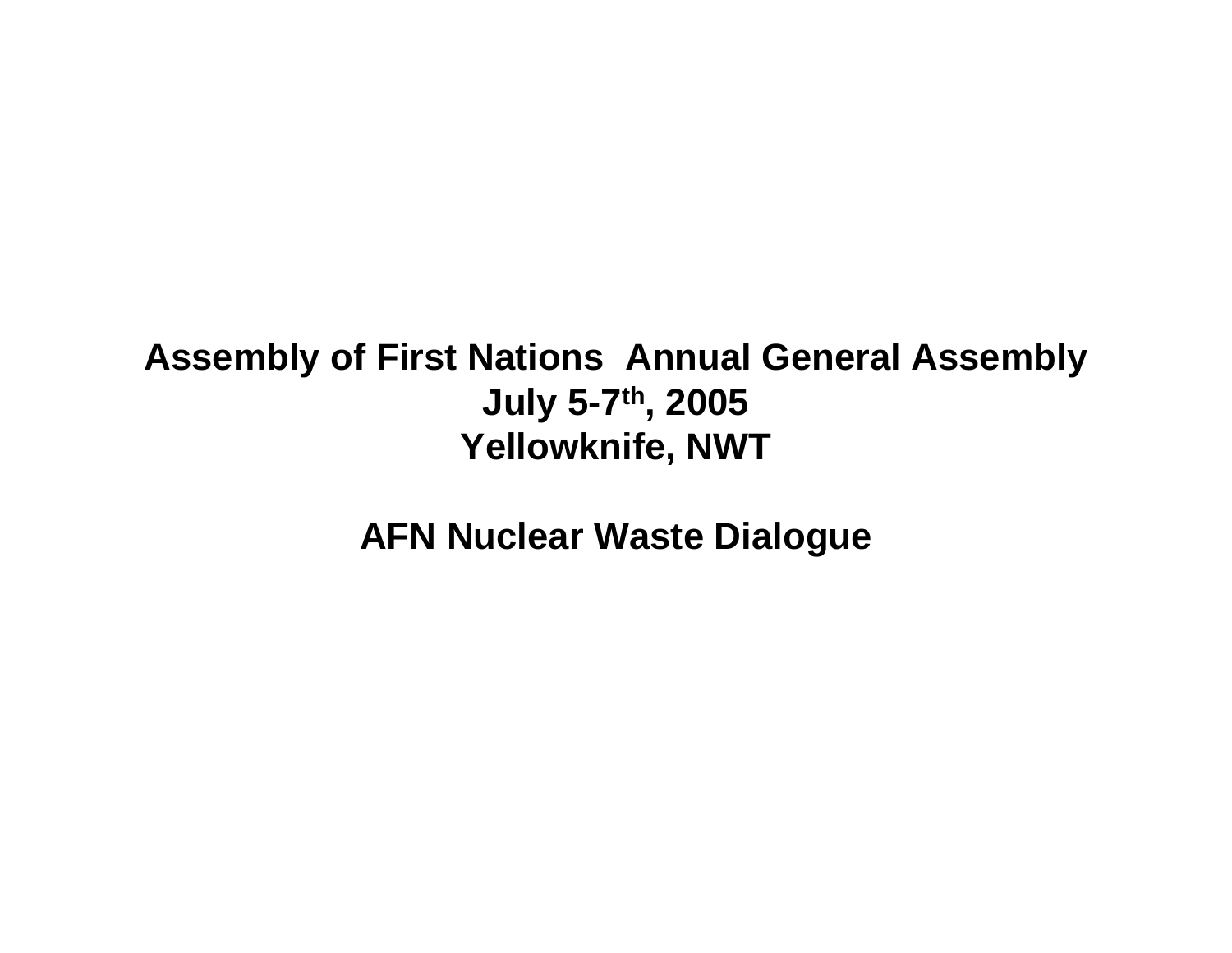# Nuclear Waste Dialogue

- Canada is developing a management plan for nuclear waste from nuclear reactors
- Created Nuclear Waste Management Organization (NWMO) to study options and make final recommendation to Government
- NWMO has made proposal and is focusing on 4 provinces: New Brunswick, Quebec, Ontario and Saskatchewan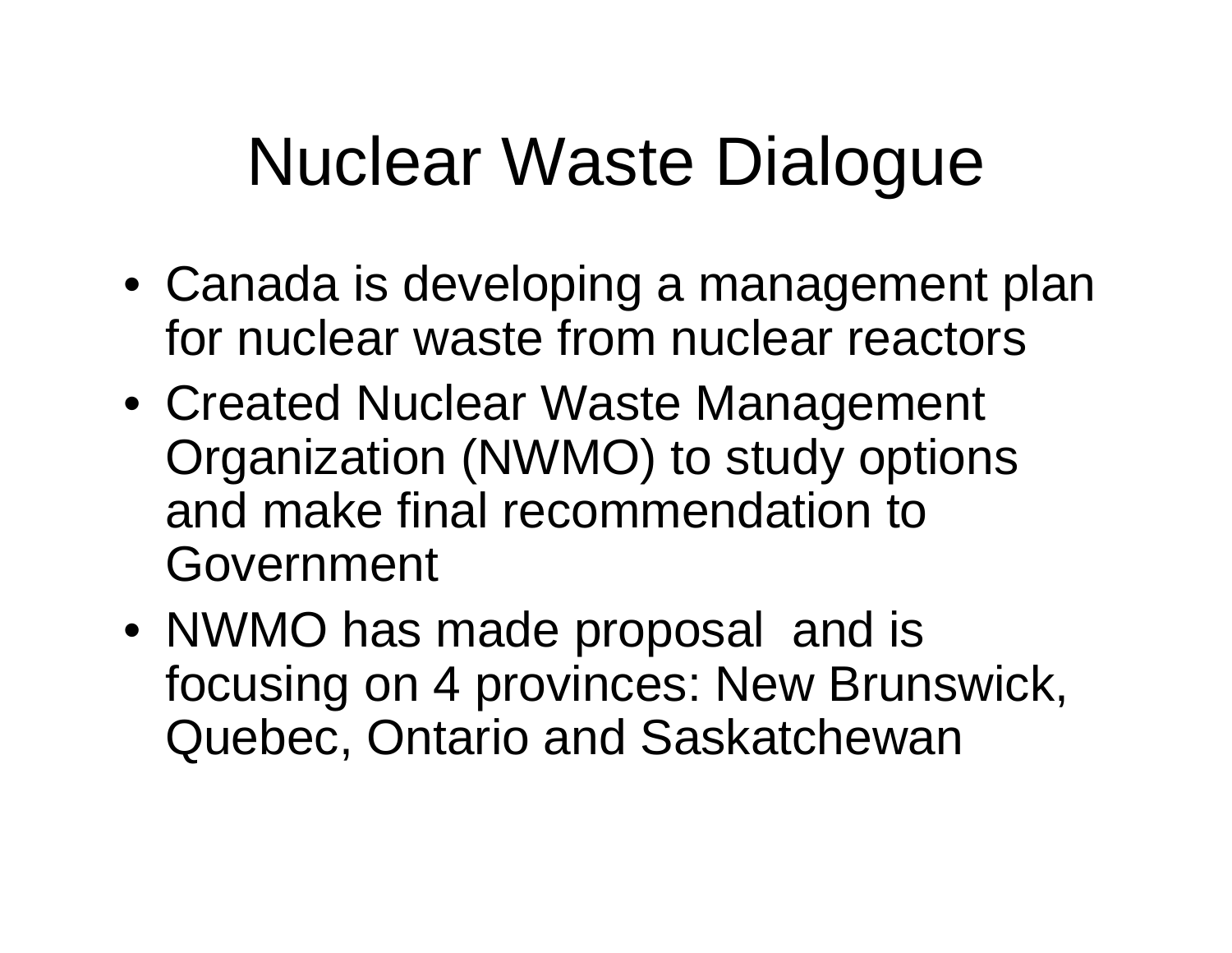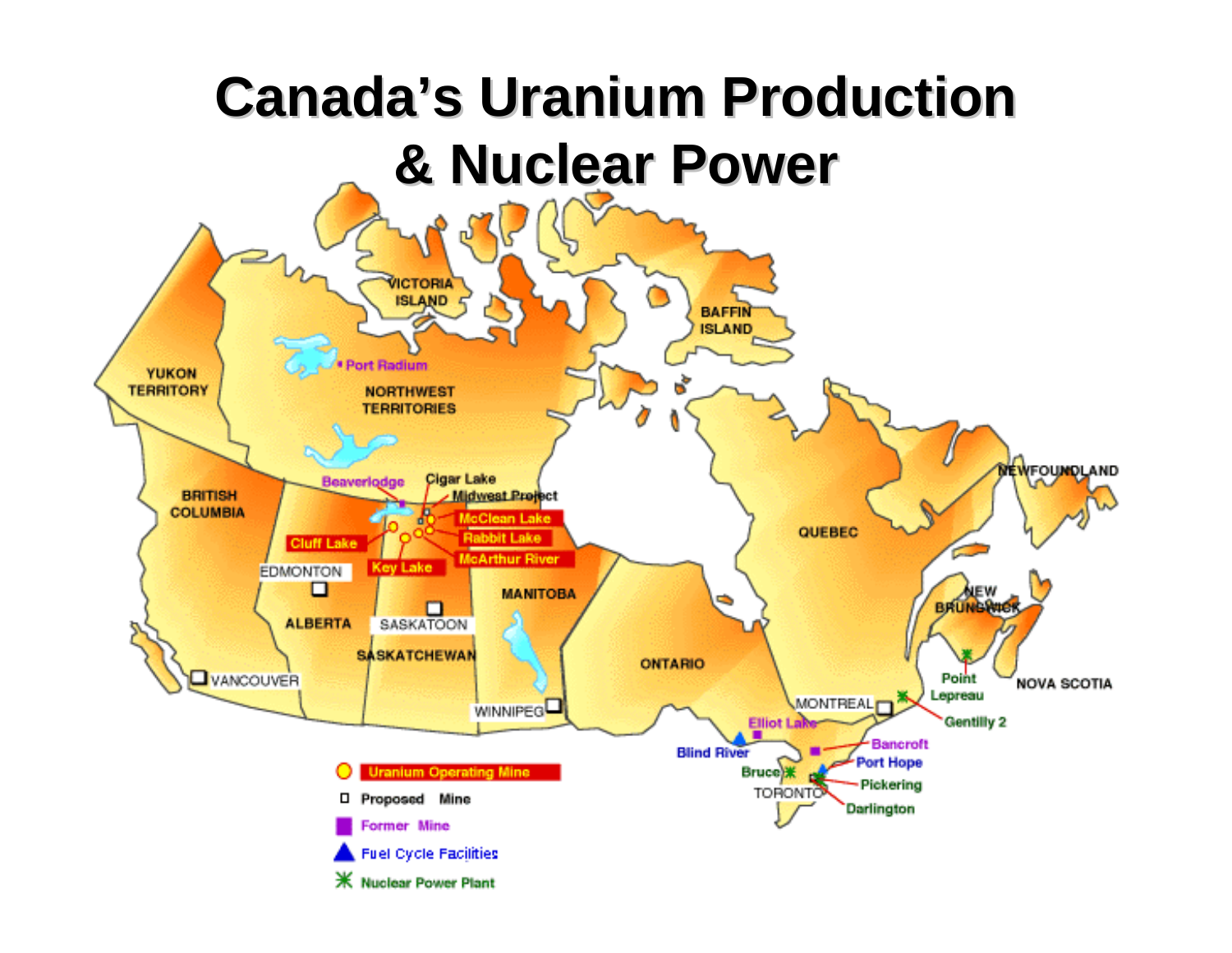### **Where is the waste?**

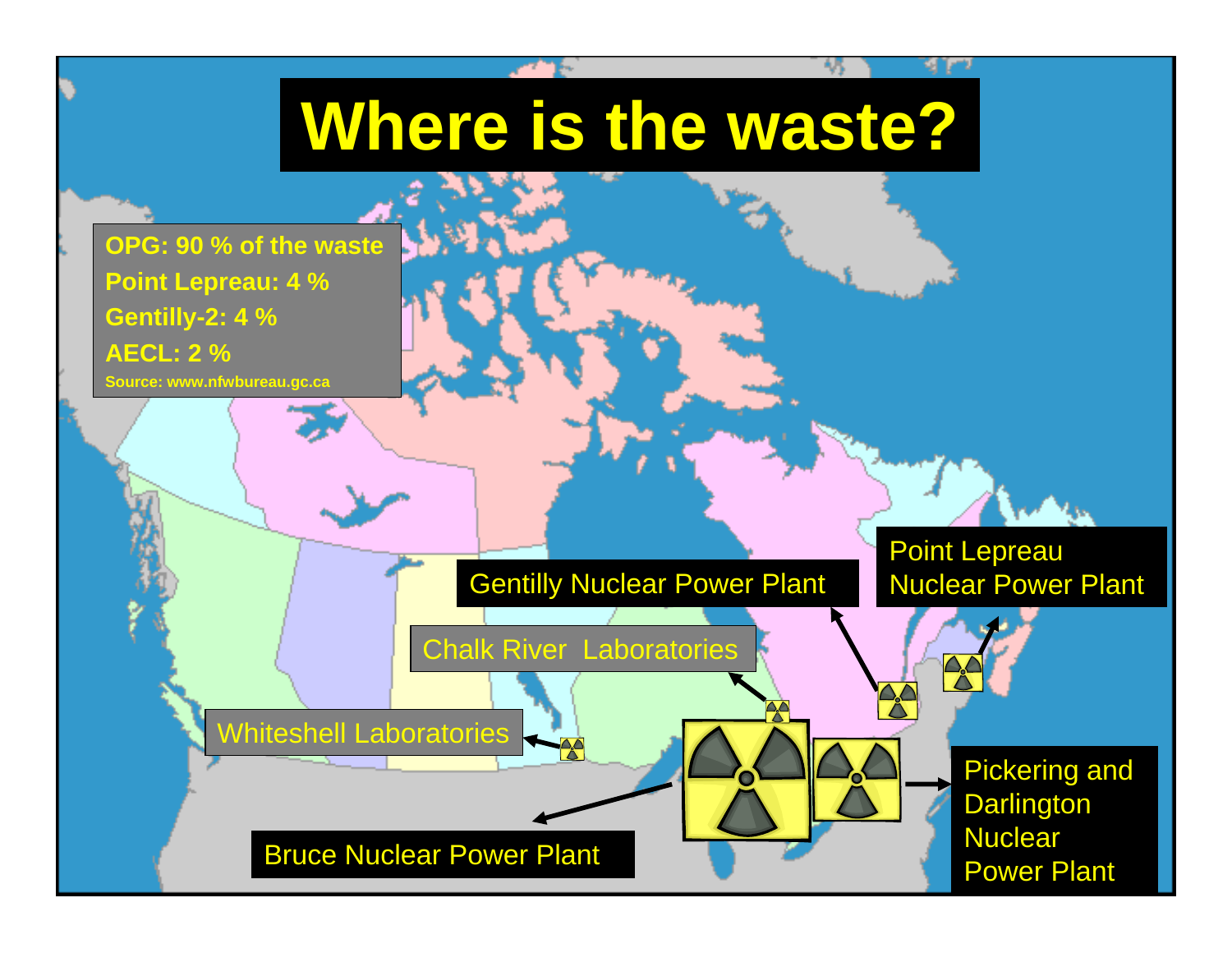# NWMO Recommended Option Adaptive Phased Management



**Reactor site storage** and preparing for Central Storage Management

*<u></u>*Timeline: approx. first 30 years



**Central Storage and Technology Demonstration** 

**Timeline: approx.** next 30 years

Deep Geological Storage: Long-term Containment, Isolation and Monitoring

LEGEND Repadcaging Building<br>Sealing Materials Plan Wasto Shaft Transport Cask Jacketed Used Fuel Contains

**Timeline: approx.** beyond 60 years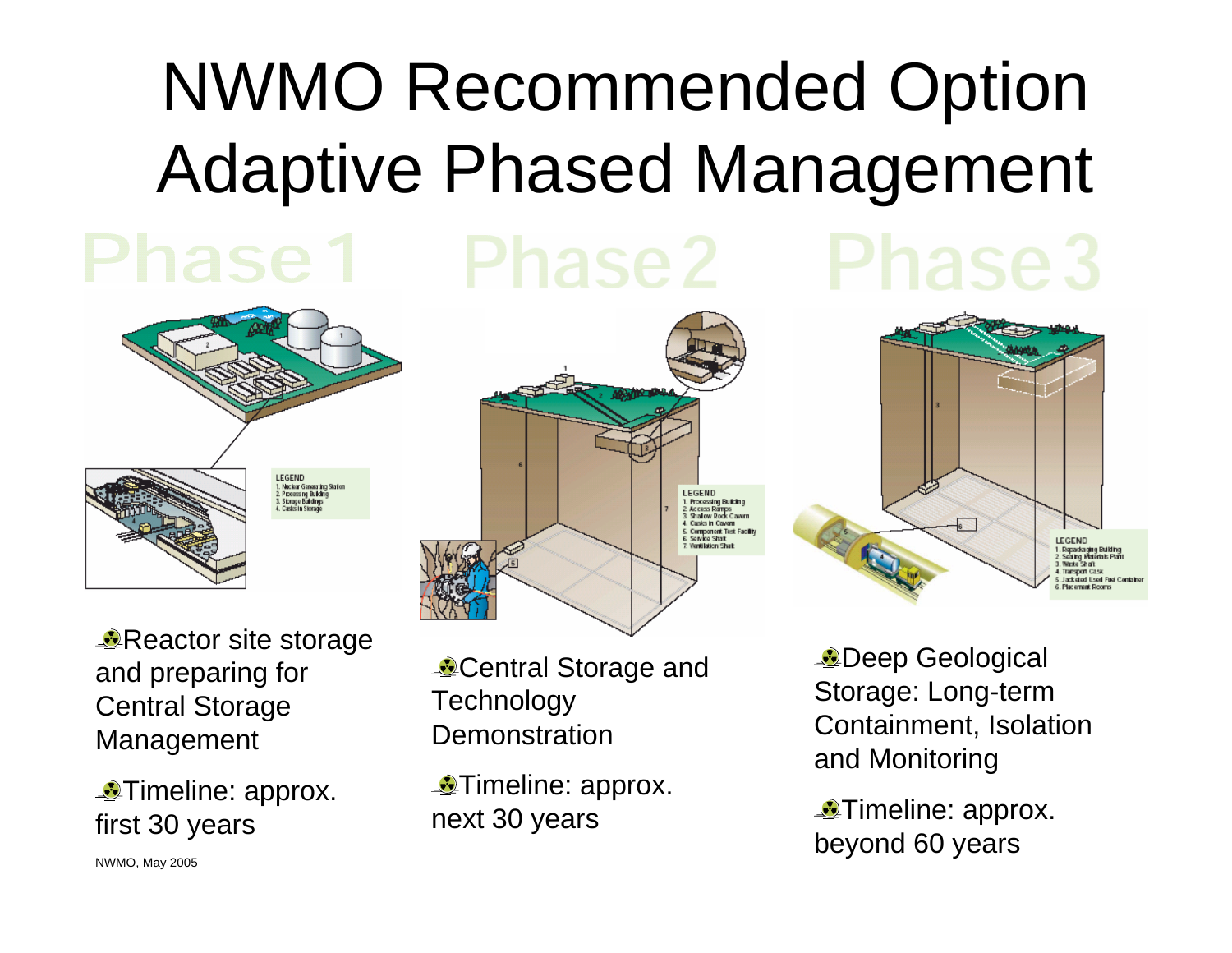# Nuclear Waste Dialogue

- Under the Nuclear Fuel Waste Act, NWMO is required to submit proposal by November 15, 2005 and has requested comments from First Nations by end of August 2005
- AFN has received funding to raise awareness among First Nations on issue and gather views through dialogue
- To date 68 meetings held across Canada to inform First Nations of the issues and to hear their concerns.